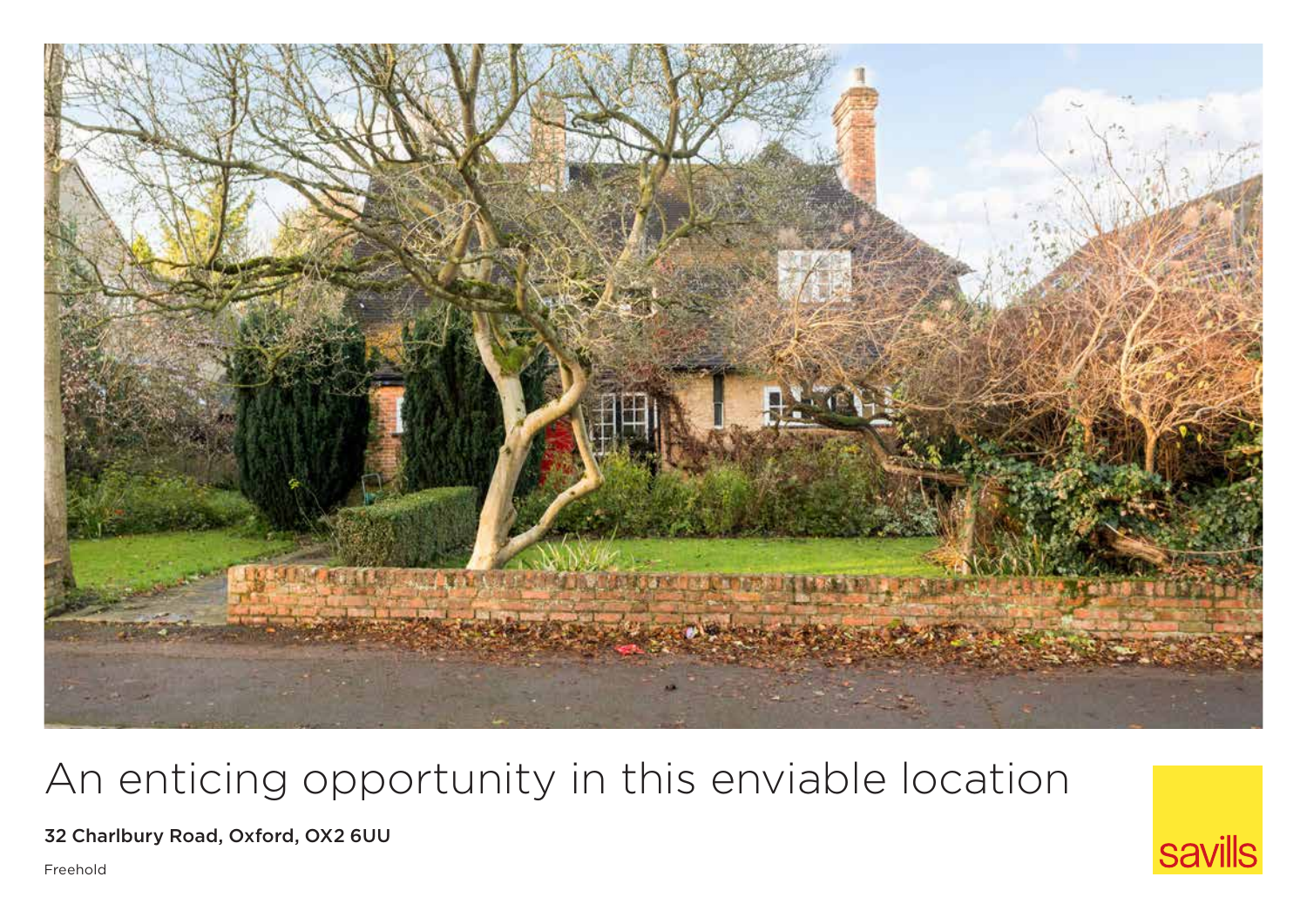Hall • three reception rooms • kitchen/breakfast room

• utility & cloakroom • four bedrooms • two bathrooms

• parking & garage • west facing gardens

## **Local information**

Charlbury Road is a prime residential side road in the heart of the North Oxford Victorian Conservation Area, and is particularly well positioned for the Oxford schools. It is within a quarter mile radius of the city centre and Oxford mainline train station, with a regular service to London Paddington and, to the north, is Oxford Parkway, with a regular service to London Marylebone. Nearby are the glorious University Parks, with lovely walks along the River Cherwell, and there is good access to Summertown, which has an enticing array of shops and restaurants, including a bakery, cafes and a speciality bookshop.

## **Directions**

From Oxford city centre, proceed north along St. Giles onto Banbury Road. Turn right after a distance into Linton Road. Take the second turning left into Charlbury Road, where the property will be found on the left.

# **About this property**

Built in the 1920's, this detached property has been a much-loved family home providing comfortable accommodation and a practical layout over two floors. It now offers an enticing opportunity to completely modernise and extend, and it could also appeal to those looking to develop the site further, subject to the

necessary consents. On the ground floor are currently three separate reception rooms, together with a kitchen, utility and cloakroom. On the first floor are four bedrooms and two bathrooms. The west facing gardens are an attractive feature. There is a paved terrace immediately to the rear of the house, ideal for al fresco dining, and the gardens are laid to lawn and interspersed with trees, plants and shrubs. To the front, a driveway provides parking and leads to the garage. The front garden is planted with trees and shrubs.

#### **Services**

Mains services connected. Gas heating.

### **Local authority**

Oxford city council

#### **Tenure**

Freehold

#### **Energy Performance**

A copy of the full Energy Performance Certificate is available upon request.

## **Viewing**

Strictly by appointment with Savills.

Photographs taken and brochure prepared December 2021





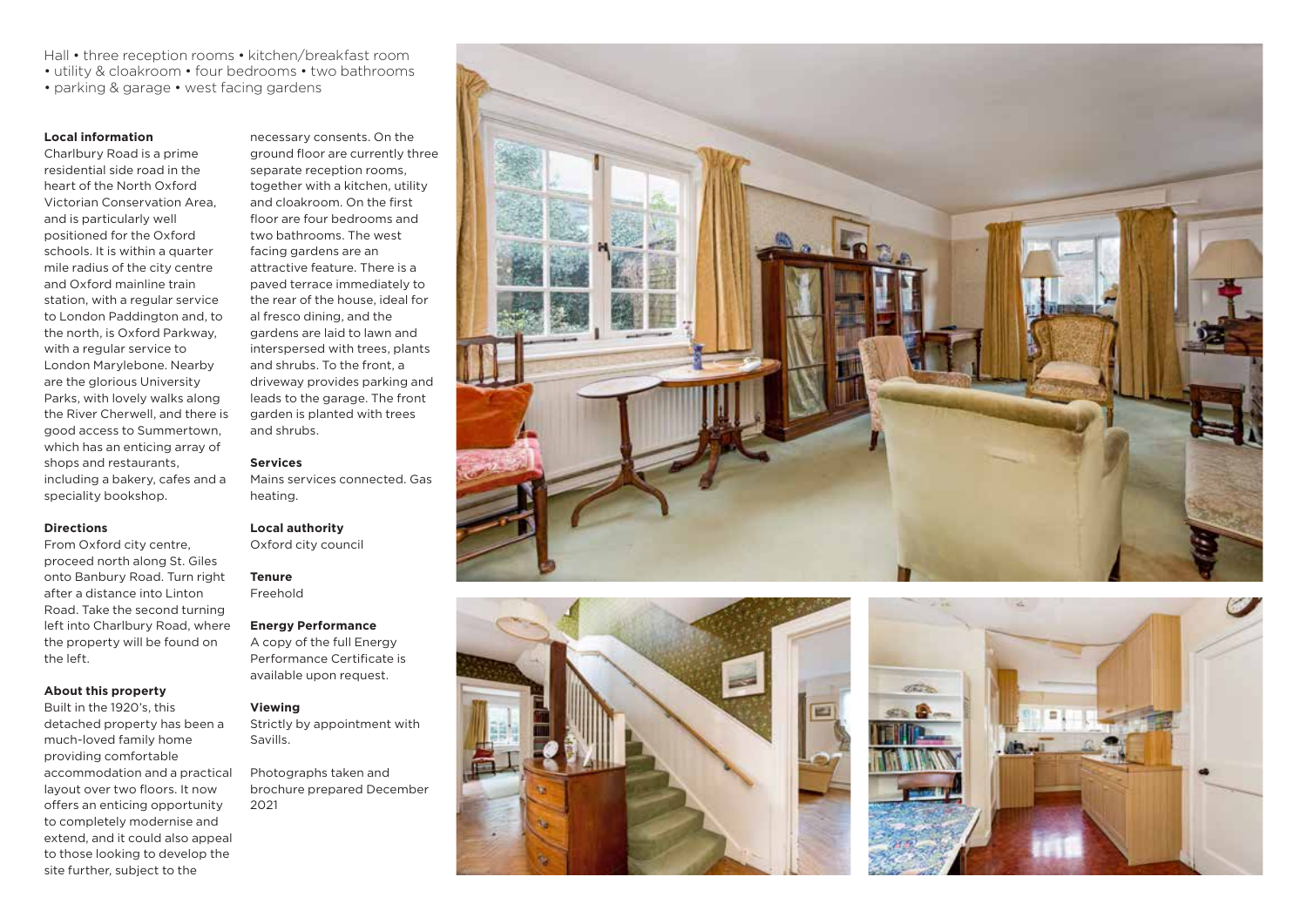